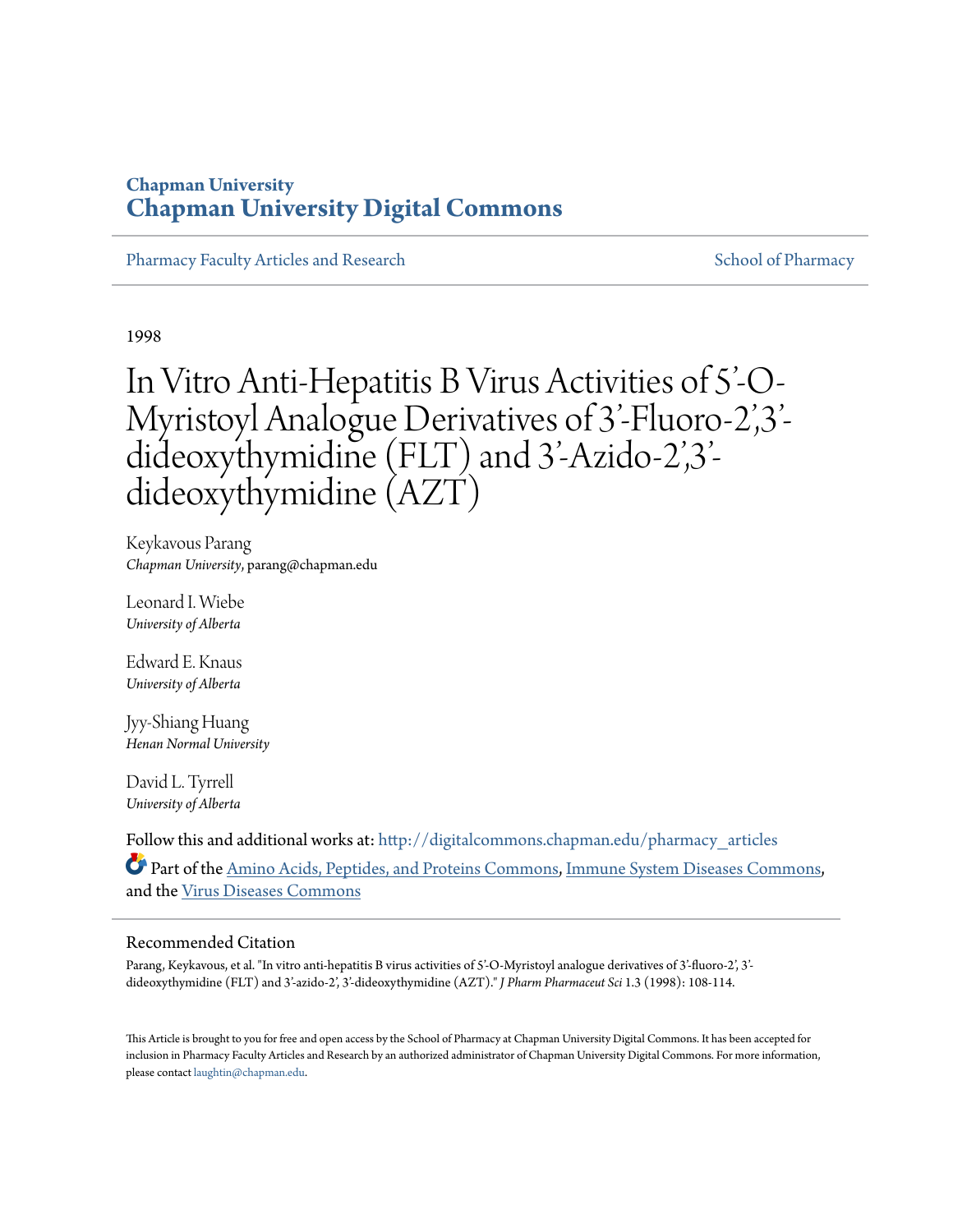# In Vitro Anti-Hepatitis B Virus Activities of 5'-O-Myristoyl Analogue Derivatives of 3'-Fluoro-2',3'-dideoxythymidine (FLT) and 3'-Azido-2',3' dideoxythymidine (AZT)

#### **Comments**

This article was originally published in *[Journal of Pharmacy & Pharmaceutical Sciences](http://www.ualberta.ca/~csps/JPPS1%283%29/E.Knaus/hepatitis.htm)*, volume 1, issue 3, in 1998.

#### **Copyright**

Canadian Society for Pharmaceutical Sciences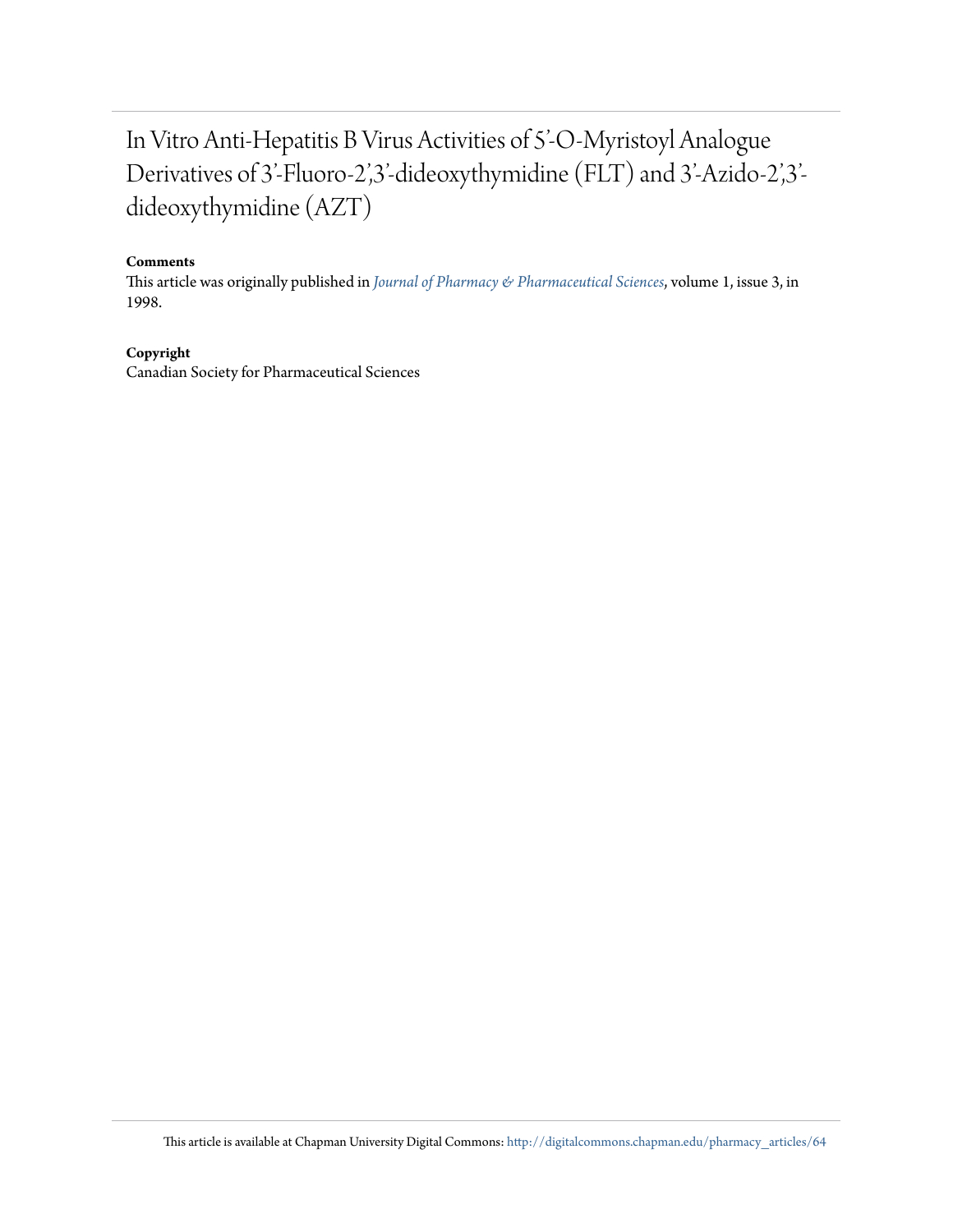## **In Vitro Anti-Hepatitis B Virus Activities of 5'-O-Myristoyl Analogue Derivatives of 3'-Fluoro-2',3'-dideoxythymidine (FLT) and 3'-Azido-2',3' dideoxythymidine (AZT)**

Keykavous Parang, Leonard I. Wiebe, Edward E. Knaus

Faculty of Pharmacy and Pharmaceutical Sciences, University of Alberta, Edmonton, Alberta, Canada T6G 2N8 Jyy-Shiang Huang, David L. Tyrrell

Department of Medical Microbiology and Immunology, University of Alberta, Edmonton, Alberta, Canada T6G 2H7

**ABSTRACT Purpose**. The objective of this study was to evaluate a dual action prodrug concept wherein an unnatural myristic acid analogue is coupled via an ester moiety to the 5'-position of FLT or AZT. Subsequent intracellular cleavage of the prodrug ester would simultaneously release FLT or AZT that could inhibit reverse transcriptase (RT), and the myristic acid analogue that could inhibit myristoyl-CoA:protein N-myristoyltransferase (NMT). **Methods**: Cytotoxicity (2.2.15 cell culture), and antihepatitis B activity of 5'-O-myristoyl analogue prodrug derivatives of FLT and AZT (**2-8**) were evaluated *in vitro* using human liver hepatitis B virus (HBV) producing 2.2.15 cell lines. **Results**: The 5'- O-(12-methoxydodecanoyl) ester derivatives of AZT  $(2, EC_{50} = 2.7 \pm 0.3 \text{ µM}; CC_{50} = 727 \pm 19 \text{ µM})$  and FLT (4,  $EC_{50} = 2.8 \pm 0.3 \mu M$ ;  $CC_{50} = 186 \pm 20 \mu M$ ) were the most effective anti-hepatitis B virus (anti-HBV) compounds of this series in a replication assay. In the series of 5'-O-myristic acid analogue ester prodrug derivatives of FLT, the relative anti-HBV potency order was  $MeO(CH_2)_{11}CO_2$ - >  $N_3(CH_2)_{11}CO_2$ - and  $Br(CH_2)_{11}CO_2$ - > EtS(CH<sub>2</sub>)<sub>n</sub>CO<sub>2</sub>- $(n = 10 \text{ or } 11) > Me(CH_2)_{12}CO_2$ - (myristoyl). **Conclusions**: The *in vitro* data suggest that the 5'-Omyristoyl analogue prodrug concept offers a potential drug design approach to design dual acting antiiviral agents, with superior pharmacokinetic, biodistribution, reduced cytotoxicity and/or increased

**Corresponding author**: Edward Knaus, Faculty of Pharmacy & Pharmaceutical Sciences, University of Alberta, Canada, T6G 2N8.

email:eknaus@pharmacy.ualberta.ca

i

**Key Words:** Anti-HBV Activities, 5'-O-Myristoyl Analogue Prodrug Derivatives, 3'-Fluoro-2',3'-dideoxythymidine (FLT), 3'-Azido-2',3'-dideoxythymidine (AZT).

efficacy. In this regard, the 5'-O-(12 methoxydodecanoyl) prodrug ester of 3'-thia-3' deoxythymidine (3TC) may offer the greatest potential for the treatment of HBV infection.

#### **INTRODUCTION**

Five percent of the world population, or over 300 million people, are chronically infected with hepatitis B virus (HBV) (1). Troisi *et al.* (2) reported that 75% of human immunodeficiency virus (HIV) seropositive men also showed evidence of HBV infection. One notable similarity between these two human pathogenic viruses is that their replicative cycles involve an obligate RNA intermediate and a reverse transcription step in the cytoplasm. HBV contains a specific DNA polymerase, that is vital for replication, which acts as a reverse transcriptase during the replication of HBV DNA via an RNA intermediate (3).

Although vaccination has been used for the prevention of HBV infection, there are no clinically effective drugs available for the treatment of HBV infection. Recently,  $(-)-\beta-2^{\prime},3^{\prime}$ -dideoxy-3'thiacytidine (3TC), which has been the subject of clinical trials in HBV-infected patients (4), and 2',3' dideoxycytidine (ddC) were shown to be potent inhibitors of hepatitis B virus replication *in vitro* (5). However, long-term ddC administration causes delayed toxicity such as peripheral neuropathy in patients, which was attributed to depletion of mitochondrial DNA in host cells (6). Since HBV causes severe and often fatal side effects, there is an urgent need to design novel and effective drugs with low host toxicity. The *in vitro* anti-HBV activities for 5'-*O*-myristoyl analogue derivatives of AZT and FLT **(2-8)** were investigated in this study (Tables 1 and 2).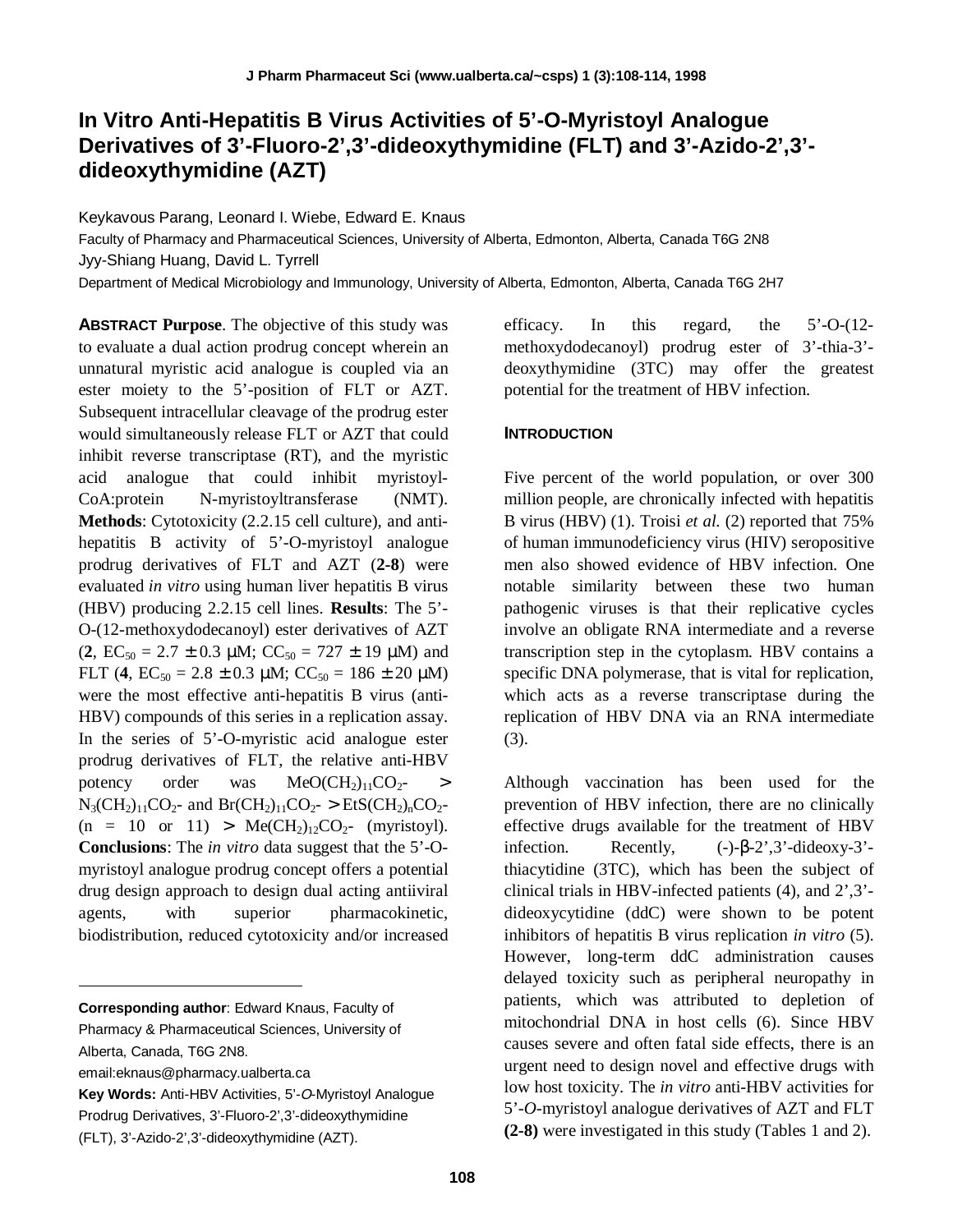**Table 1. Relative in vitro potency and selectivity of 5'-O-myristoyl analogue derivatives of FLT and AZT as inhibitors of HBV DNA replication in 2.2.15 cell culture (HBV virion extracellular DNA).**



$$
2-8
$$

| No.                    | $R_1$                                   | $R_2$        | $CC_{50} (\mu M)^{a}$ | $EC_{50} (\mu M)^b$ | $EC_{90} (\mu M)^{C}$ | SI <sup>d</sup> |
|------------------------|-----------------------------------------|--------------|-----------------------|---------------------|-----------------------|-----------------|
| $\mathbf{2}$           | MeOCH <sub>2</sub> ) <sub>11</sub> CO   | $N_3$        | $727 \pm 19$          | $2.7 \pm 0.3$       | $17 \pm 1.8$          | 43              |
| 3                      | Br(CH <sub>2</sub> ) <sub>11</sub> CO   | F            | $417 \pm 38$          | $8.0 \pm 1$         | $48 \pm 7.8$          | 8.7             |
| 4                      | MeOCH <sub>2</sub> ) <sub>11</sub> CO   | $\mathbf{F}$ | $186 \pm 20$          | $2.8 \pm 0.3$       | $8.1 \pm 1.2$         | 23              |
| 5                      | EtSCH <sub>2</sub> ) <sub>11</sub> CO   | F            | $193 \pm 14$          | $21 \pm 2$          | $50 \pm 5$            | 3.9             |
| 6                      | EtSCH <sub>2</sub> ) <sub>10</sub> CO   | F            | $275 \pm 23$          | $22 + 2$            | $51 \pm 6$            | 5.4             |
| 7                      | $CH3(CH2)12CO$                          | $\mathbf{F}$ | $384 \pm 25$          | >30                 | >30                   | <b>ND</b>       |
| 8                      | $N_3(CH_2)_{11}CO$                      | $\mathbf{F}$ | $61 \pm 6$            | $6.1 \pm 1.4$       | $18 \pm 2$            | 3.4             |
| <b>FLT<sup>e</sup></b> | H                                       | F            | $361 \pm 24$          |                     | $40 \pm 4$            | 9               |
| $\bf dd C^f$           |                                         |              | $252 \pm 28$          | $1.3 \pm 0.1$       | $6.8 \pm 0.7$         | 37              |
| 3TC <sup>g</sup>       |                                         |              | $1180 \pm 125$        | $0.033 \pm 0.004$   | $0.188 \pm 0.02$      | 6280            |
| 1 <sup>h</sup>         | MeOCH <sub>2</sub> ) <sub>11</sub> COOH |              | $379 \pm 22$          | $22 \pm 1.8$        | $60 \pm 6.3$          | 6.3             |

 ${}^aCC_{50}$  = 50% cytotoxic concentration.  ${}^bEC_{50}$  = 50% effective concentration.  ${}^cEC_{90}$  = 90% effective  $\alpha$  *concentration.*<sup>*d*</sup> Selectivity Index (S.I.: CC<sub>50</sub> /EC<sub>90</sub>). <sup>*e*</sup>Data taken from Korba et al. (22). <sup>*f*</sup>ddC = 2',3'*dideoxycytidine. gData taken from Xie et al. (25). hData taken from Parang et al. (9).*

These ester prodrugs were designed with the expectation that two anti-HBV agents (nucleoside and myristic acid analogue) would be released upon ester cleavage of the prodrug. The parent nucleoside (FLT or AZT) and the myristic acid analogue have different biochemical targets thereby increasing the probability of enhanced anti-HBV efficacy. This approach includes inhibition of reverse transcriptase by FLT and AZT, and inhibition of myristoyl-CoA:protein *N*-myristoyltransferase (NMT) that catalyzes the myristoylation of viral proteins by the myristic acid analogue (7). Myristoylation by

unnatural myristic acid analogues may block the synthesis of the PreS1 protein in the membrane envelope of HBV (8). 12-Methoxydodecanoic acid **(1)**, a myristic acid analogue, was previously reported to be a moderately active inhibitor of HBV DNA replication in 2.2.15 cell culture [HBV DNA replication intermediates (HBV RI intracellular DNA), HBV virion extracellular DNA] compared to the reference compound ddC and it was less toxic (9). Although myristoylation-null HBV mutants form virion particles, these particles are non-infectious (8).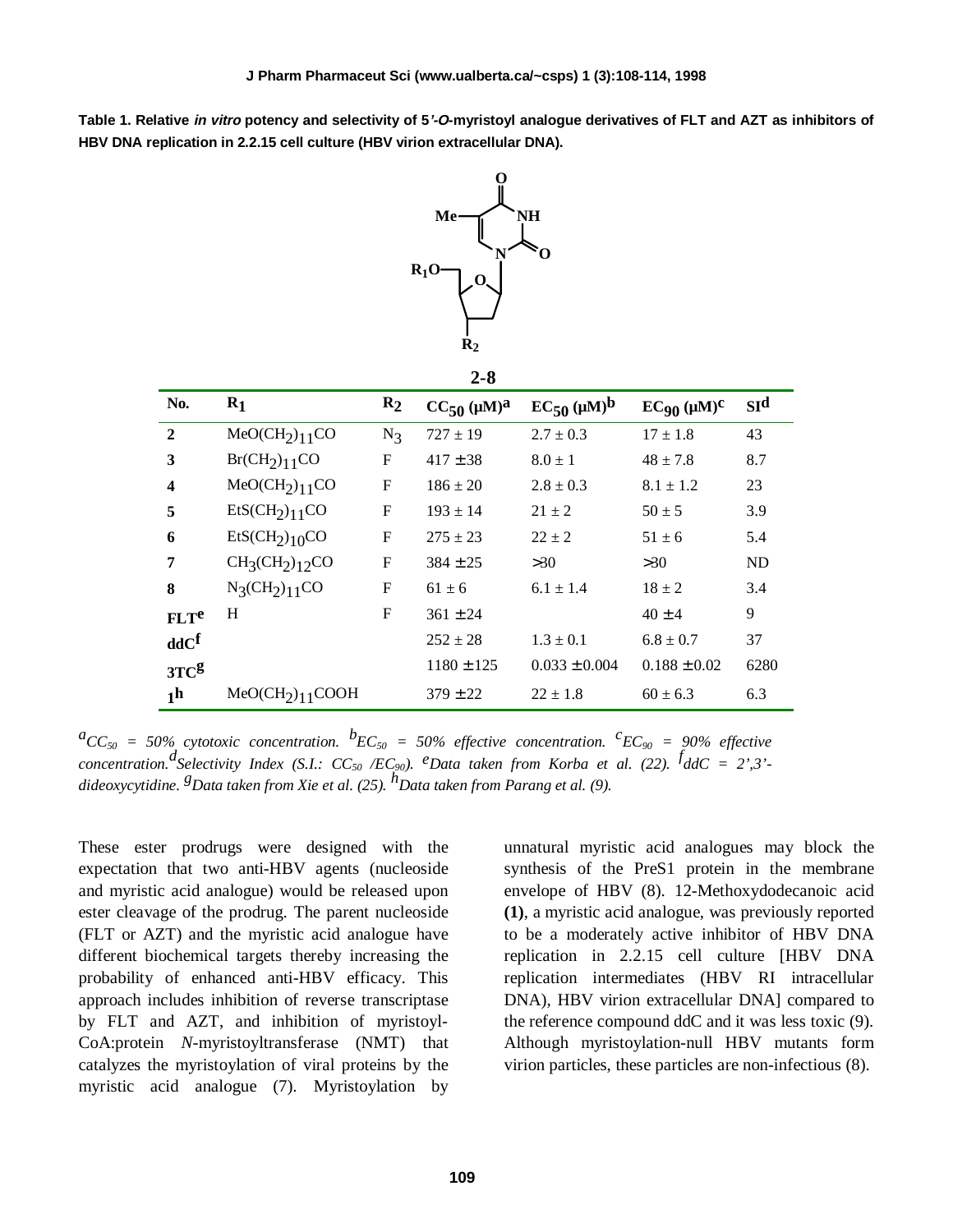**Table 2. Relative in vitro potency and selectivity of 5'-O-myristoyl analogue derivatives of FLT and AZT as inhibitors of HBV DNA replication in 2.2.15 cell culture [HBV replication intermediate (RI) intracellular DNA].**



| No.                     | $R_1$                                   | $R_2$        | $CC_{50}$ ( $\mu$ M) <sup>a</sup> | $EC_{50}$ ( $\mu$ M) <sup>b</sup> | $EC_{90} (\mu M)^{c}$ | SI <sup>d</sup> |
|-------------------------|-----------------------------------------|--------------|-----------------------------------|-----------------------------------|-----------------------|-----------------|
| $\mathbf{2}$            | MeOCH <sub>2</sub> ) <sub>11</sub> CO   | $N_3$        | $727 \pm 19$                      | $4.9 \pm 0.5$                     | $27 \pm 2.9$          | 27              |
| 3                       | $Br(CH_2)_{11}CO$                       | $_{\rm F}$   | $417 \pm 38$                      | $19 \pm 2.1$                      | $78 \pm 7.8$          | 5.3             |
| $\overline{\mathbf{4}}$ | $MeO(CH_2)_{11}CO$                      | $_{\rm F}$   | $186 \pm 20$                      | $5.6 \pm 0.6$                     | $17 \pm 1$            | 11              |
| 5                       | EtSCH <sub>2</sub> ) <sub>11</sub> CO   | F            | $193 \pm 14$                      | $34 \pm 4$                        | $86 \pm 8$            | 2.2             |
| 6                       | EtSCH <sub>2</sub> ) <sub>10</sub> CO   | F            | $275 \pm 23$                      | $33 \pm 4$                        | $70 \pm 8$            | 3.9             |
| 7                       | $CH3(CH2)12CO$                          | $\mathbf{F}$ | $384 \pm 25$                      | >30                               | >30                   | <b>ND</b>       |
| 8                       | $N_3CH_2$ <sub>11</sub> CO              | $_{\rm F}$   | $61 \pm 6$                        | $11 \pm 2$                        | $28 \pm 3$            | 2.2             |
| FLT <sup>e</sup>        | H                                       | $\mathbf{F}$ | $361 \pm 24$                      |                                   | $40 \pm 4$            | 9               |
| $\mathbf{AZT}^e$        | H                                       | $N_3$        |                                   | >100                              |                       |                 |
| $\bf dd C^f$            |                                         |              | $252 \pm 28$                      | $2.6 \pm 0.3$                     | $13 \pm 1.8$          | 19              |
| 3TC <sup>g</sup>        |                                         |              | 1180                              | $0.076 \pm 0.008$                 | $0.29 \pm 0.03$       | 4030            |
| 1 <sup>h</sup>          | MeOCH <sub>2</sub> ) <sub>11</sub> COOH |              | $379 \pm 22$                      | $31 \pm 3.4$                      | $90 \pm 11$           | 4.2             |

*aCC50 = 50% cytotoxic concentration. b EC50 = 50% effective concentration. <sup>c</sup> EC90 = 90% effective concentration.<sup>d</sup> Selectivity Index (S.I.: CC50 /EC90). eData taken from Korba et al. (22). <sup>f</sup> ddC = 2',3'-dideoxycytidine. gData taken from Xie et al. (25). hData taken from Parang et al. (9).*

Although AZT and FLT exhibit *in vitro* anti-HIV activity (10), data from clinical trials in HIVseropositive patients suggested that FLT induced severe toxic effects such as thrombocytopenia and anemia, providing a narrow therapeutic window (11) that resulted in the termination of clinical trials. 5'-*O*-Myristoyl analogue prodrugs of FLT may have a number of potential advantages relative to FLT, including (i) a reduction in the toxicity of FLT, (ii) two different mechanisms of action for greater therapeutic efficacy, and (iii) the myristic acid analogue moiety does not induce bone marrow toxicity. Further, to treat hepatitis B more effectively, it would be desirable to deliver a larger percentage of the antiviral nucleoside dose to the liver. It was anticipated that the lipophilic 5'-*O*-myristic acid analogue prodrugs **(2-8)** would undergo extensive hepatic uptake since the non-polar myristoyl analogue ester moiety increases lipophilicity. The parent nucleosides, AZT and FLT, also exhibit *in vitro* anti-HIV activity (10). Since multiple concomitant viral infections frequently occur, there would be a potential clinical benefit to treat both HBV and HIV infections using a single drug.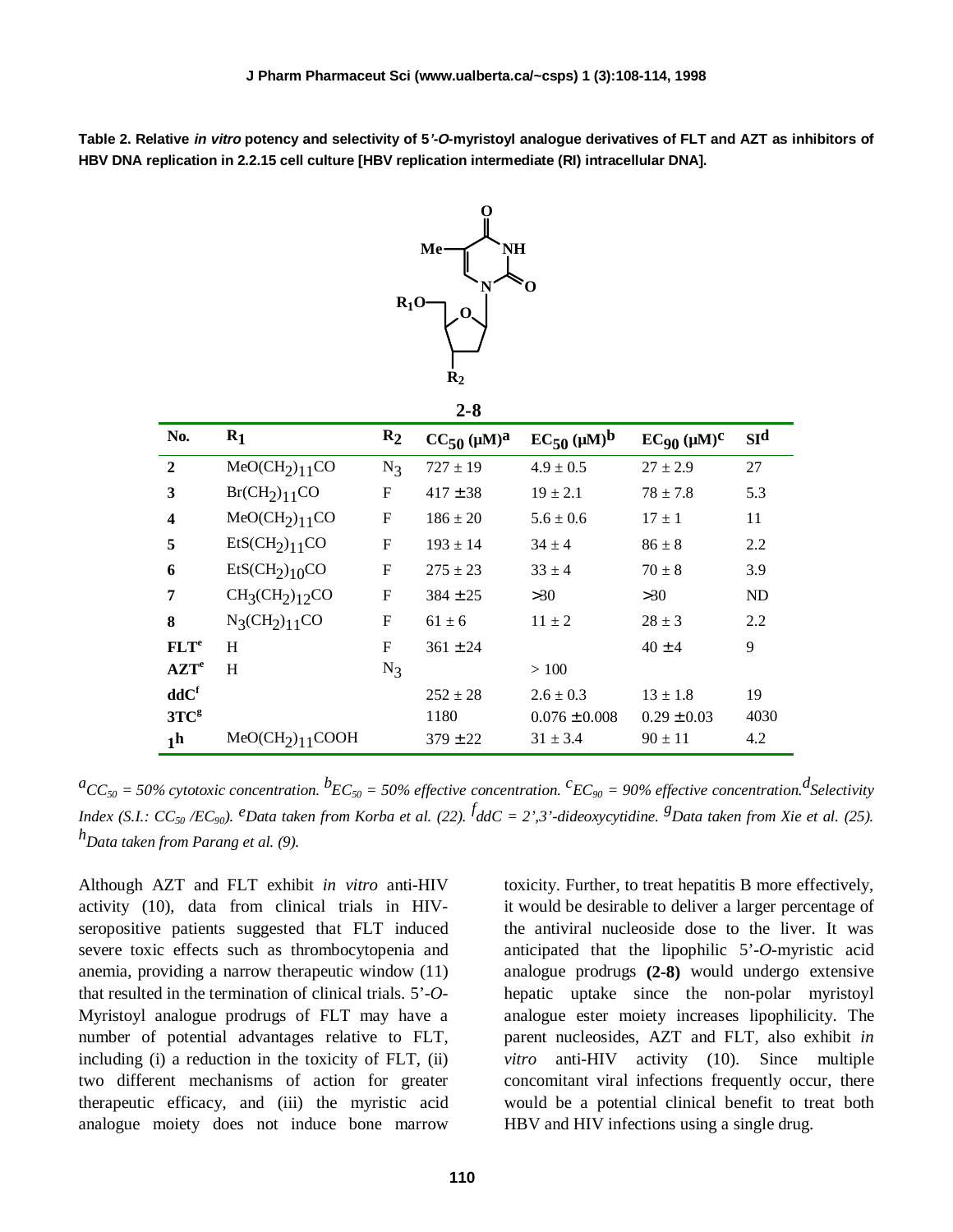FLT is one of the most effective antiviral agents *in vitro*, producing a greater than 90% reduction (0.03) µM) in HBV DNA synthesis. FLT 5'-triphosphate is a potent inhibitor of endogenous HBV DNA polymerase, preventing the formation of HBV in HepG2 cells transfected with HBV DNA *in vitro* (12). In contrast, AZT failed to suppress the replication of HBV in patients with HIV and HBV infection (13-15) and was relatively ineffective against HBV replication in 2.2.15 cells even at the highest possible concentration (20  $\mu$ M) that did not affect cellular growth (5, 16). AZT had no appreciable effects on HBV DNA replication in HIV patients with chronic hepatitis B infection, during long term therapy (13) and it did not inhibit HBV DNA polymerase as determined from *in vitro* assays. Since AZT is metabolized in the liver (17), effective levels of the active triphosphate may not be present in hepatocytes even though AZT-triphosphate (AZT-TP) inhibits HBV DNA polymerase *in vitro* ( $EC_{50}$  = 0.15 µM) (18). The action of AZT against HBV appears to be related to inhibition of HBV DNA polymerase (18).

## **MATERIALS AND METHODS**

#### *Chemistry*

12-Methoxydodecanoic acid (**1**) (7), 3'-azido-2',3' dideoxythymidine (AZT) (19) and 3'-fluoro-2',3' dideoxythymidine (FLT) (10) were prepared according to literature methods. The 5*'-OH* of AZT (1.3 mmol) was esterified using 12 methoxydodecanoic acid (**1**) (1.3 mmol) in anhydrous benzene (18 mL) in the presence of oxalyl chloride (1.9 mmol) and 4-(dimethylamino)pyridine (DMAP) (1.9 mmol) to yield 3'-azido-2',3'-dideoxy-5'-*O*-(12 methoxydodecanoyl)thymidine (**2**) in 56% yield (20). A similar procedure was used for the preparation of the 5'-*O*-myristoyl analogue derivatives of FLT (**3-7**) (21). Further reaction of 3'-fluoro-2',3'-dideoxy-5'- *O*-(12-bromododecanoyl)thymidine (**3**) with sodium azide at room temperature in dimethyl formamide produced the corresponding 12-azido analog (**8**) (21).

#### *In Vitro Anti-HBV Assays*

Two assay methods were used to determine anti-HBV activity. These two assays differ in the duration of exposure, harvesting time, and the method used to detect HBV DNA (direct beta scanner in NIH method versus dot blot hybridization in our laboratory).

The first assay (results shown in Tables 1 and 2) used to measure anti-HBV activity in cultures of 2.2.15 cells was performed by the screening service provided by the United States National Institutes of Health (NIH) (5). Briefly, chronically HBVproducing human liver cells were seeded into 24-well tissue culture plates and grown to confluence. Test compounds were then added daily for a continuous 9 day period. Culture medium (changed daily during the treatment period) was collected and stored for analysis of extracellular (virion) HBV DNA after 0, 3, 6, and 9 days of treatment. Treated cells were lysed for 24 hours following day 9 of treatment for the analysis of intracellular HBV genomic forms. HBV DNA was then analyzed in a quantitative and qualitative manner for overall levels of HBV DNA (both extracellular and intracellular DNA) and the relative rate of HBV replication (intracellular DNA). Analysis of HBV DNA was performed using blot hybridization techniques (southern and slot blot) and [<sup>32</sup>P]-labelled HBV-specific probes. HBV DNA levels were measured by comparison to known amounts of HBV DNA standards applied to each nitrocellulose membrane (gel or slot blot). An AMBIS beta scanner, which measures the radioactive decay of the hybridized probes directly on the nitrocellulose membranes, was used for quantitative analysis. HBV DNA levels were then compared to those at Day 0 to determine the effect of drug treatment (see Table 1).

The second assay used HBV-producing 2.2.15 cell cultures derived from a human hepatoblastoma cell line (Hep G2) together with the dot hybridization technique, as previously described (9). Viral replication (the values are the average of two different experiments) was estimated from the amount of HBV DNA present in the supernatant of the cell culture after incubation with the test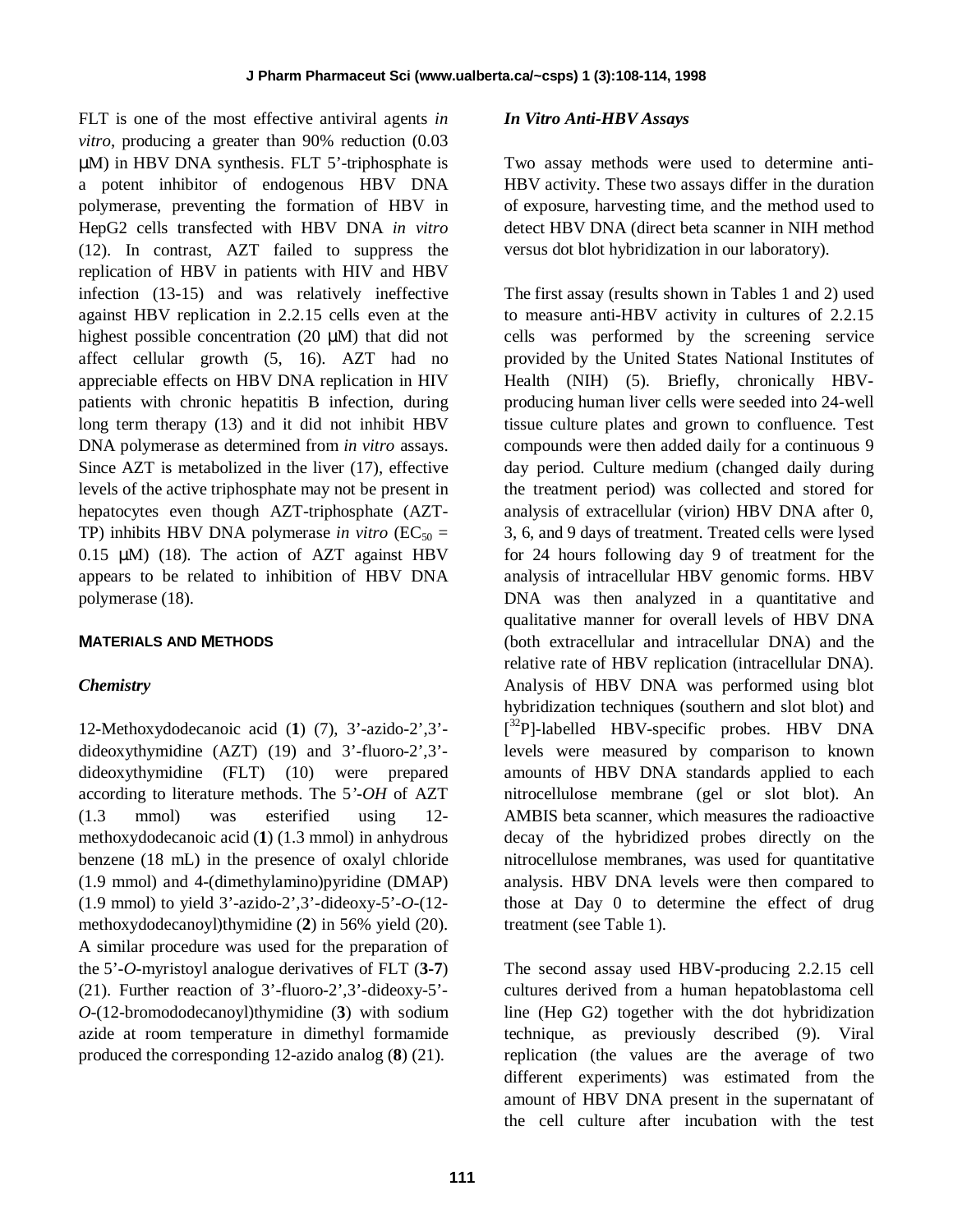compound (10 µg/mL, 19.8-22.0 µM range for **3-7**). The data are expressed as a percentage of control values where the cell culture was not incubated with the test compound. The percentage of DNA replication in presence of the test compound was calculated using the following relationship:

[Sample (treated 2.2.15 sample) - Negative Control  $(HepG2)$ ]  $\times$  100 / [Untreated 2.2.15 Positive Control - Negative Control (HepG2)] = % replication (see Table 2).

### *Cytotoxicity Assay*

Cytotoxicity induced by the test compounds in cultures of 2.2.15 cells was also determined by the United States NIH (22). Briefly, 2.2.15 cells were grown to confluence in 96 well flat-bottomed tissue culture plates and treated with test compound (in 0.2 mL culture medium/well) as described above. Four concentrations of each test compound were assayed, each in triplicate cultures, in 3 to 10-fold dilution steps. Untreated control cultures were maintained on each 96 well plate. On each 96 well plate, wells containing no cells were used to correct for light scattering. Toxicity was determined by measuring neutral red dye uptake, as determined from the absorbance at 510 nm relative to untreated cells, at 24 hours following day 9 of treatment (see Tables 1 and 2).

#### **RESULTS AND DISCUSSION**

Anti-HBV activities from the first assay for selected analogues are summarized in Tables 1 (HBV virion extracellular DNA) and 2 (HBV replication intermediate intracellular DNA). The prodrug esters (**2-8**) were designed to act as anti-HBV agents after the release of AZT or FLT which would inhibit reverse transcriptase and, at least in part, to the anti-HBV effect of the myristic acid analogue produced after cleavage of the prodrug.

## 3'-Azido-2',3'-dideoxy-5*'-O*-(12-

methoxydodecanoyl)thymidine (**2**) exhibited comparable potency to 2',3'-dideoxycytidine (ddC), and the selectivity indexes (SI) were similar. Although AZT is one of the least effective nucleosides against HBV replication in 2.2.15 cells, the 5*'-O*-(12-methoxydodecanoyl) ester (**2**) showed comparable activity ( $EC_{50} = 2.7 \pm 0.3$  µM) to ddC  $(EC_{50} = 1.3 \pm 0.1 \mu M)$  and it was less cytotoxic  $(CC_{50}$  $= 727 \pm 19 \mu M$ ) than ddC (CC<sub>50</sub> = 228  $\pm$  2.8  $\mu$ M) (Table 1). The precise basis for the increased activity of 2 relative to the inactive AZT ( $EC_{50} > 100 \mu M$ ) against HBV is unknown, but it could be due to an increased intracellular concentration of **2**, due to its enhanced ability to cross the cell membrane by passive difusion and/or a higher concentration of AZT produced from **2**, in infected cells. Horrobin *et al.* (23) observed that γ-linoleic acid-AZT (GLA-AZT) also inhibited herpesvirus replication, a property not found with either GLA or AZT individually. Further studies are required to determine whether the enhanced anti-HBV activity exhibited by 2 (log  $P = 5$ ) (20), relative to AZT (log  $P = 0.11$ ) (21), is due to increased cellular uptake and/or facile intracellular prodrug conversion to AZT.

3'-Fluoro-2',3'-dideoxy-5*'-O*-(12-

methoxydodecanoyl)thymidine (**4**) exhibited the highest anti-HBV activity ( $EC_{50} = 5.6$  µM) among the 3'-fluoro analogs tested (**3-8**). Although **4** was approximately equiactive to **2**, it was more cytotoxic than **2** (Tables 1, 2), probably due to differences in partition coefficient, rate of intracellular ester cleavage and/or cellular uptake. It was previously reported that 12-methoxydodecanoic acid (**1**) exhibited weaker anti-HBV activity and was less toxic than ddC (9). This structure-activity relationship demonstrates the contribution of 12 methoxydodecanoic acid with respect to the activity exhibited by the 5'-O-12-methoxydodecanoate esters **2** and **4**, which were the most potent analogues tested of the prodrugs **2-8** investigated (Tables 1, 2).

Although the 5'-*O*-(12-methoxydodecanoyl) ester derivatives of AZT and FLT (**2, 4**) have similar selectivity indexes  $(SI = 23-43 \mu M)$  to FLT  $(SI = 9)$ *in vitro*, the parenteral administration of myristoyl analogue ester prodrugs of antiviral nucleosides may increase *in vivo* efficacy and selectivity due to improved pharmacokinetic and/or biodistribution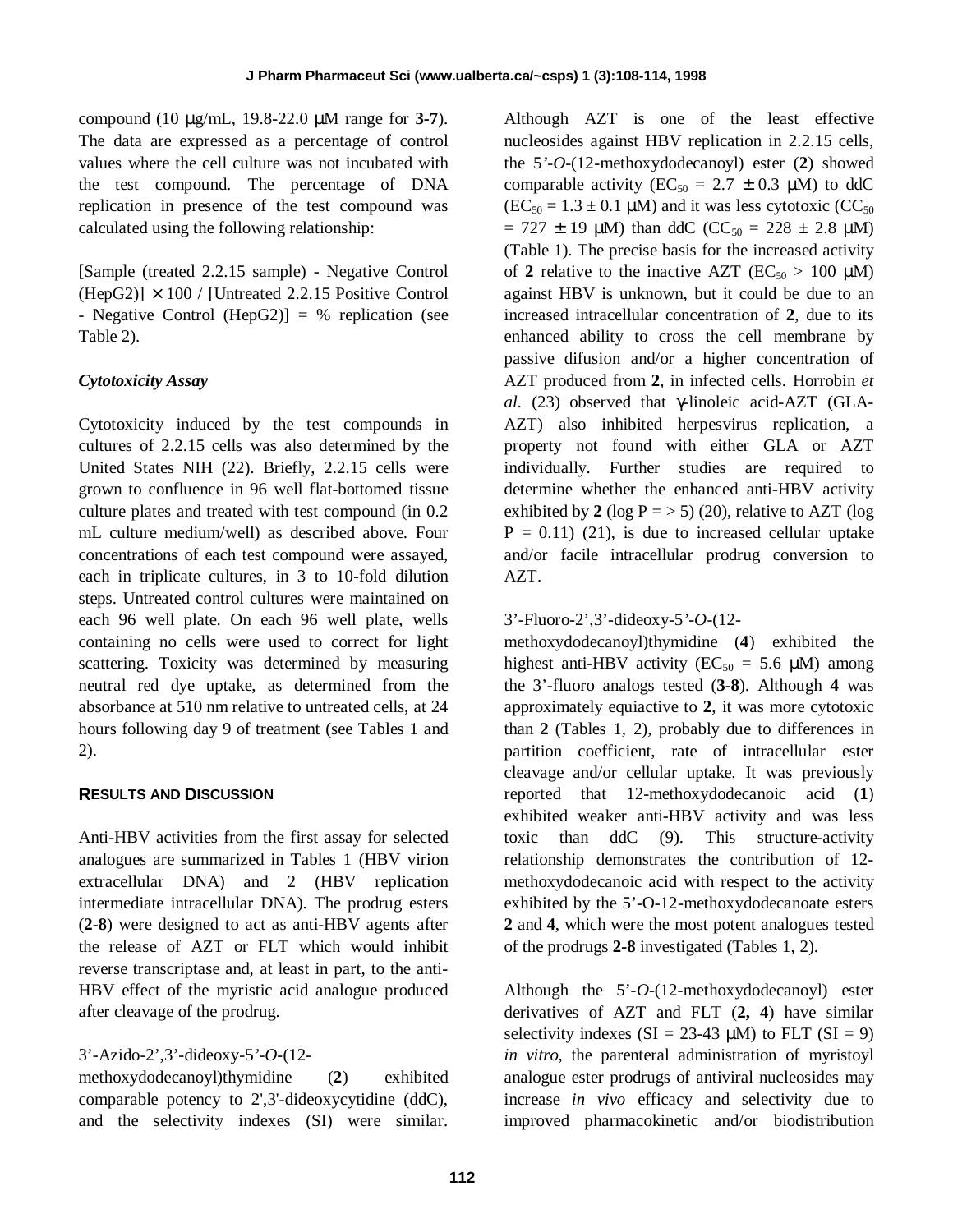properties that are relevant to FLT therapy for treatment of hepatitis B infection. There is credence for this assumption since it was previously reported that incubation of the myristoyl ester analogues **3-8** at 37°C with porcine liver esterase ( $t_{1/2} = 1.9$ -20.3 min range), rat plasma ( $t_{1/2} = 0.8-4.6$  min range) and rat brain homogenate  $(t_{1/2} = 11.7-21.9$  min range) possess variable enzymatic stabilities. Myristoyl ester analogues **3-8** are very lipophilic (log  $P = 4.3$  to  $> 5$ ) range) relative to AZT (log  $P = 0.11$ ) and FLT (log P  $= -0.30$  (21).

The stability of 5'-*O*-(12-azidododecanoyl)thymidine in the cell culture medium was previously reported (24) following incubation with RPMI 1640/10% FBS at a concentration of 1 mM at 37°C. This i*n vitro* cell culture control incubation study showed that 5'-*O*- (12-azidododecanoyl)thymidine was relatively stable with a half-life of eight days. Therefore, it is postulated that similar prodrugs (**2-8**) may exist as intact esters extracellularly in the *in vitro* anti-HBV assay (20, 24). The differences in anti-HBV activity exhibited by the 5'-*O*-myristoyl analogue derivatives of FLT (**3-8**) could be due to several factors such as their uptake rate into cells, their rate of intracellular conversion to FLT, and differences in the anti-HBV activity among the myristic acid analogue released after ester cleavage.

Some myristoyl analog ester prodrugs (**3-7**) were evaluated in a second assay against HBV in 2.2.15 cell cultures derived from a human hepatoblastoma cell line (Hep G2). At a test compound concentration in the 19.8-22.0 µM range for compounds **3-7** (10 µg/mL), none of these esters significantly inhibited the replication of HBV-infected hepatocytes compared to FLT or 3TC. The % of viral replication for selected compounds [compound number (% of viral replication)] was **3** (57.6%); **4** (91.2%); **5** (88.1%); **6** (87.7%), **7** (85.4%); **FLT** (10.8%); **3TC** (0.0%) and control (100.0%). The relative anti-HBV activities of some compounds such as FLT, **3-4** and **5-6** in these two assays are different when compared to the their corresponding  $EC_{90}$  values in Table 1, since the harvesting time, the duration of exposure, and the time at which cells were exposed to the test compound, differ. These results indicate that evaluation in one cell culture system may not provide representative antiviral activity data.

Additional studies are required to make definitive conclusions regarding the anti-HBV effects exhibited by these myristoyl prodrug compounds. The data acquired indicate that these lipophilic prodrugs of AZT and FLT may offer a method to increase *in vivo* efficacy and selectivity of nucleoside therapy to treat hepatitis B infection. The exact mode of action of 5'- *O*-myristoyl analogue derivatives of AZT and FLT will obviously remain speculative until further mechanistic investigations have been carried out. The evaluation of 5'-O-myristoyl analogue derivatives of more active nucleoside analogues such as 3TC may provide additional evidence regarding the potential value of this prodrug design concept.

## **ACKNOWLEDGMENTS**

We are grateful to the Alberta Heritage Foundation for Medical Research for a studentship award to one of us (K. Parang) and the Medical Research Council of Canada for financial support of this research. We thank the United States National Institutes of Health for providing some of the anti-HBV test results.

#### **REFERENCES**

- 1. Locarnini, S. A., Civitico, G. M. and Newbold, J. E., Hepatitis B: New approaches for antiviral chemotherapy. *Antiviral Chem Chemother,* 7:53-64, 1996.
- 2. Troisi, C. L., Hollinger, F. B., Hoots, W. K., Contant, C., Gill, J., Ragni, M., Parmley, R., Sexauer, C., Gomperts, E. and Buchanan, G., A multicenter study of viral hepatitis in a United States hemophilic population. *Blood,* 81:412-418, 1993.
- 3. Summers, J. and Mason, W., Replication of the genome of a hepatitis B-like virus by reverse transcription of an RNA intermediate. *Cell,* 29:403-415, 1982.
- 4. Tyrrell, D. L. J., Mitchell, M. C., De Mon, R. A., Schalm, S. W., Main, J., Thomas, H. C., Fevery, J., Nevens, F., Beranck, P. and Vicary, C., Phase II trial of lamivudine for chronic hepatitis B. *Hepatology,* 18:112A, 1993.
- 5. Korba, B. E. and Milman, G., A cell culture assay for compounds which inhibit hepatitis B virus replication. *Antiviral Res,* 15:217-228, 1991.
- 6. Chen, C. H. and Cheng, Y. C., Delayed cytotoxicity and selective loss of mitochondrial DNA in cells treated with anti-human immunodeficiency virus compound 2',3' dideoxycytidine. *J Biol Chem,* 264:11934-11937, 1989.
- 7. Kishore, N. S., Lu, T., Knoll, L. J., Katoh, A., Rudnick, D.